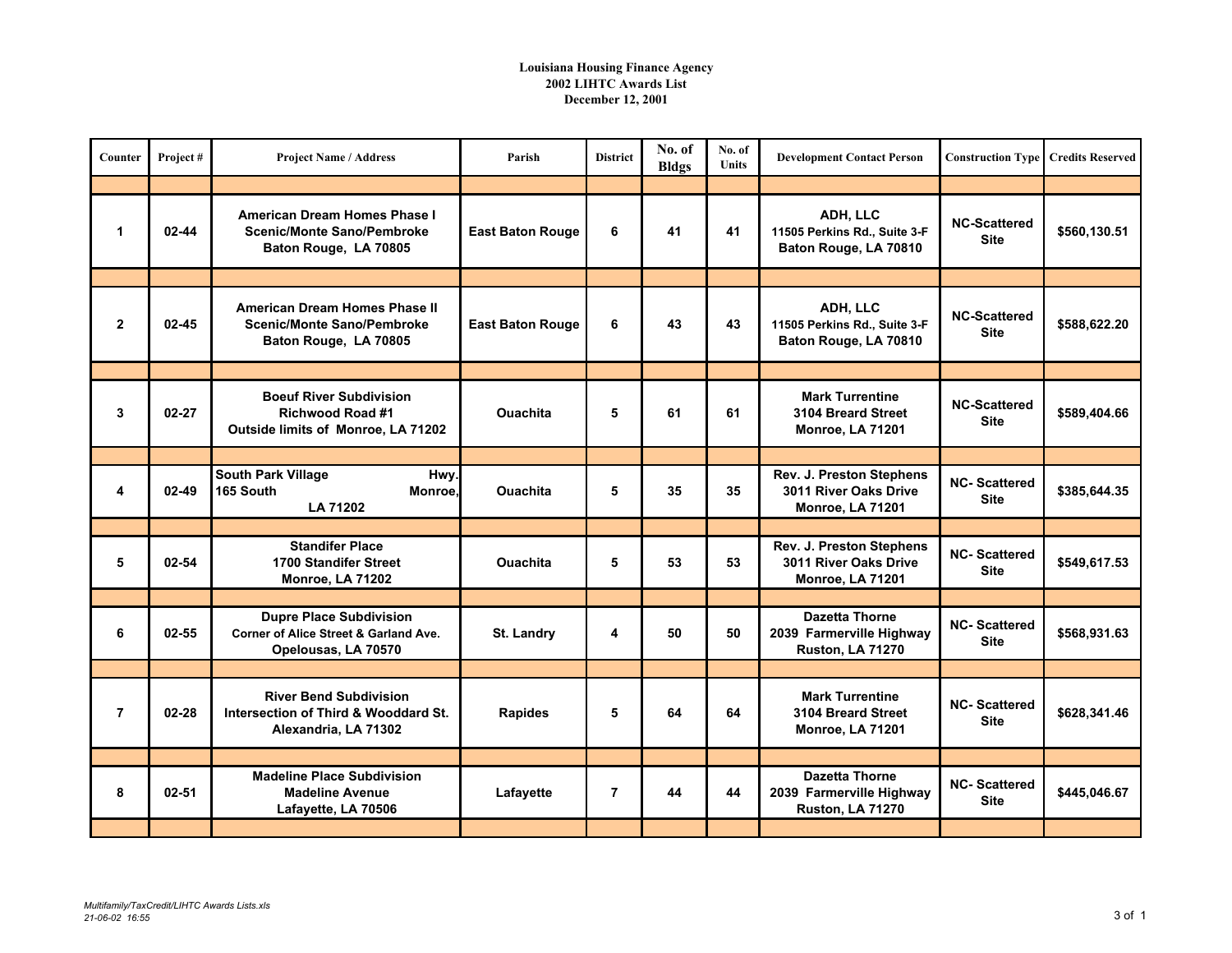## **Louisiana Housing Finance Agency 2002 LIHTC Awards List December 12, 2001**

| 9  | 02-65     | <b>Hollywood Homes</b><br><b>Hollywood &amp; McClelland</b><br>Baton Rouge, LA 70805             | <b>East Baton Rouge</b> | 6              | 52 | 52 | Joe Wahl<br>6323 Bridgeport Drive<br>Greenwill, LA 70739                                   | <b>NC-Scattered</b><br><b>Site</b> | \$549,059.91 |
|----|-----------|--------------------------------------------------------------------------------------------------|-------------------------|----------------|----|----|--------------------------------------------------------------------------------------------|------------------------------------|--------------|
|    |           |                                                                                                  |                         |                |    |    |                                                                                            |                                    |              |
| 10 | $02 - 53$ | <b>Bayou Pointe Subdivision</b><br>84th Street & Wyngate Blvd.<br>Shreveport, LA 11106           | Caddo                   | 4              | 60 | 60 | <b>Margaret G. Shemwell</b><br>207 W. Mississippi,<br>Suite 100<br><b>Ruston, LA 71270</b> | <b>NC-Scattered</b><br><b>Site</b> | \$592,415.92 |
|    |           |                                                                                                  |                         |                |    |    |                                                                                            |                                    |              |
| 11 | $02 - 23$ | <b>Breaux Bridge - Doucet</b><br><b>Doucet Street</b><br>Breaux Bridge, LA 70517                 | <b>St. Martin</b>       | $\overline{7}$ | 30 | 30 | <b>Dale Lancaster</b><br>P. O. Box 672<br>Madison, MS 39130                                | <b>NC-Scattered</b><br><b>Site</b> | \$194,808.32 |
|    |           |                                                                                                  |                         |                |    |    |                                                                                            |                                    |              |
| 12 | $02 - 25$ | <b>Breaux Bridge - Broussard</b><br><b>Broussard Street</b><br>Breaux Bridge, LA 70517           | <b>St. Martin</b>       | $\overline{7}$ | 40 | 40 | <b>Dale Lancaster</b><br>P. O. Box 672<br>Madison, MS 39130                                | <b>NC-Scattered</b><br><b>Site</b> | \$245.866.23 |
|    |           |                                                                                                  |                         |                |    |    |                                                                                            |                                    |              |
| 13 | 02-46     | Live Oak Manor Subdivision Phase I<br><b>Jeffer Street</b><br>Waggman, LA 70094                  | <b>Jefferson</b>        | $\mathbf{2}$   | 60 | 60 | <b>Vic Loraso</b><br>5012 Karen Drive<br>Marrero, LA 70072                                 | <b>NC-Scattered</b><br><b>Site</b> | \$381,943.84 |
|    |           |                                                                                                  |                         |                |    |    |                                                                                            |                                    |              |
| 14 | 02-59     | <b>Woodland Lake Senior Community</b><br>J. W. Davis Drive<br>Hammond, LA 70403                  | Tangipahoa              | 1              | 19 | 37 | <b>Butch Richardson</b><br>P. O. Box 1909<br>Albertville, AL 35950                         | <b>NC-Scattered</b><br><b>Site</b> | \$192,654.83 |
|    |           |                                                                                                  |                         |                |    |    |                                                                                            |                                    |              |
| 15 | 02-06     | <b>Sheraton Place Estates</b><br>3900 Greenwood Road<br>Shreveport, LA 71105                     | Caddo                   | 4              | 40 | 40 | Donzetta H. Kimble<br>2500 Line Avenue<br>Shreveport, LA 71104                             | <b>NC-Scattered</b><br><b>Site</b> | \$395,760.62 |
|    |           |                                                                                                  |                         |                |    |    |                                                                                            |                                    |              |
| 16 | $02 - 16$ | <b>Smith Square</b><br>1208 Smith Square<br>Hammond, LA 70403                                    | Tangipahoa              | 1              | 29 | 29 | <b>Mike Vales</b><br>1954 Filmore Avenue, Suite B<br>New Orleans, LA 70122                 | <b>NC-Scattered</b><br><b>Site</b> | \$263,785.55 |
|    |           |                                                                                                  |                         |                |    |    |                                                                                            |                                    |              |
| 17 | $02 - 24$ | <b>Candlewood of Lake Charles</b><br><b>Illinois &amp; South Walton</b><br>Lake Charles LA 70605 | Calcasieu               | $\overline{7}$ | 39 | 39 | Dale Lancaster<br>P.<br>O. Box 672<br>Madison, MS 39130                                    | <b>NC-Scattered</b><br><b>Site</b> | \$243,471.75 |
|    |           |                                                                                                  |                         |                |    |    |                                                                                            |                                    |              |
| 18 | $02 - 58$ | <b>Scottlandville Homes</b><br>Monte Sano Ave. & Scenic Hwy.<br>Baton Rouge LA 70807             | <b>East Baton Rouge</b> | 6              | 58 | 58 | <b>Chris Weggman</b><br>337 N. 25th Street<br>Baton Rouge, LA 70802                        | <b>NC-Scattered</b><br><b>Site</b> | \$626,225.66 |
|    |           |                                                                                                  |                         |                |    |    |                                                                                            |                                    |              |